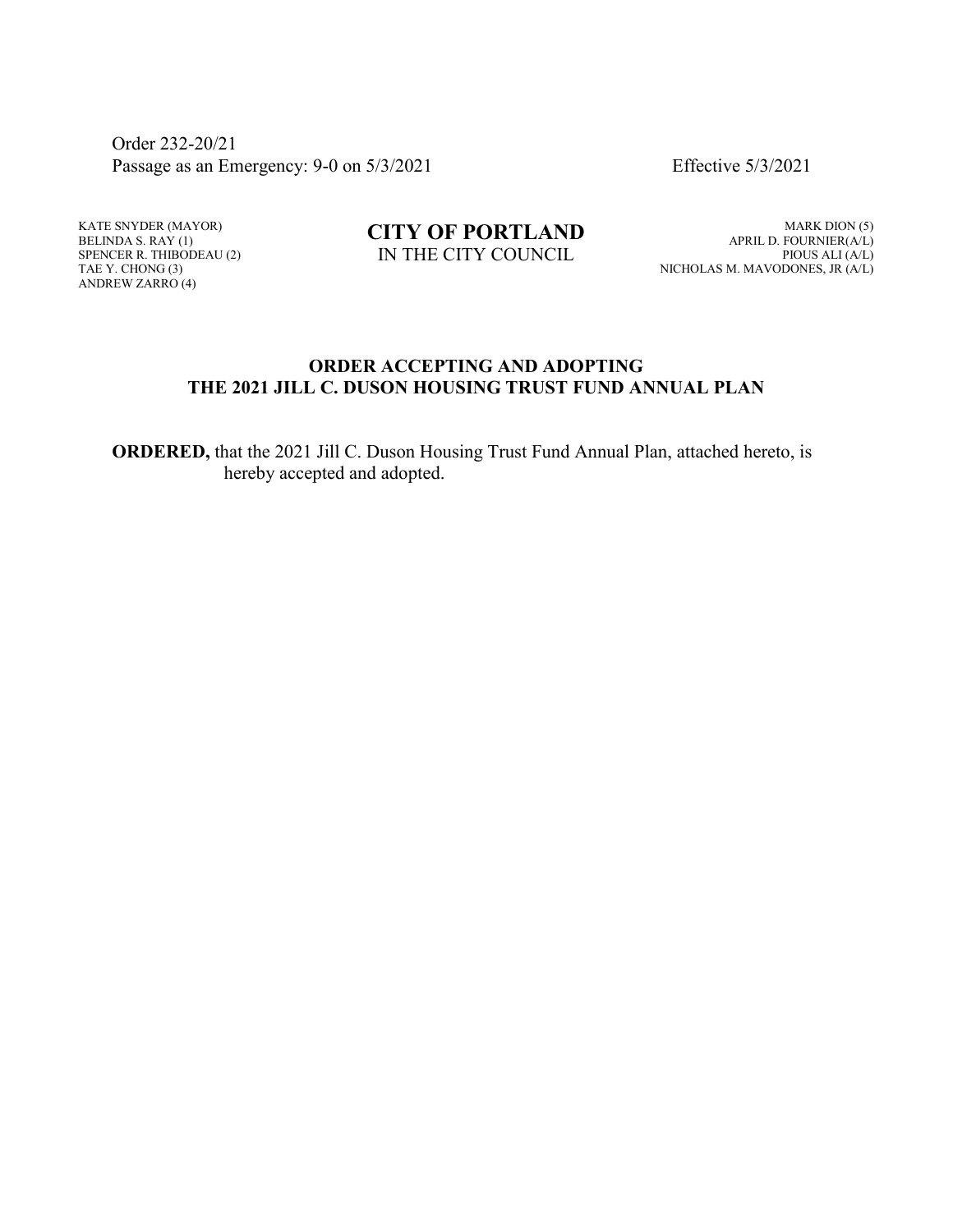## **THE JILL C. DUSON HOUSING TRUST FUND 2021 ANNUAL PLAN**

#### **BACKGROUND**

**The Jill C. Duson Housing Trust Fund (also referred to as Housing Trust Fund or HTF) is established by Section 18.3 of the City's Code of Ordinances. Section 18.3.4 states that "each fiscal year the city council shall adopt a housing trust fund annual plan" and that the "housing committee of the city council or such other committee as the council shall designate shall conduct public hearings on the recommended plan and refer the matter to the council for action."**

The Annual Plan will establish the priorities in which the current balance of the Housing Trust Fund will be allocated. The plan is in line with the 2021 City Council Common Goals, including "*Increase access to rental and home ownership housing that is safe, affordable, and accessible, with emphasis on elders and covid-related market conditions."*

This budget is based on the balance in the Housing Trust Fund as of February 2, 2021. Currently, Housing Trust Fund revenue is generated from fees triggered by the Housing Preservation and Replacement Ordinance, a portion of revenue from the Short Term Rental Registration Program, fee-in-lieu contributions from the Inclusionary Zoning Ordinance (including the hotel inclusionary zoning fees), and other funding resources under Council consideration. The current unencumbered balance of the Housing Trust Fund is \$1,455,975. Anticipated increases in revenue as a result of the Inclusionary Zoning Ordinance and other sources being considered by the City Council are not included in the 2021 Annual Plan.

| <b>YEAR</b>                                                                                            | <b>DEPOSITS</b>                              |    |                |  | <b>YEAR EXPENDITURES</b>                                    |     |                |
|--------------------------------------------------------------------------------------------------------|----------------------------------------------|----|----------------|--|-------------------------------------------------------------|-----|----------------|
| 2002/03                                                                                                | Maine Medical Center HRO                     | \$ |                |  | 315,580.00 2011 Avesta Oak Street Lofts                     | Ś   | (380, 585)     |
|                                                                                                        | 2002 Sportsman's Grill HRO                   | \$ |                |  | 40,000.00 2014 Housing First Pre-Development RFP            |     | (75,000)       |
|                                                                                                        | 2009 Berlin City Auto HRO                    | Ś  |                |  | 116,000.00 2015 65 Hanover & 52 Alder Sts Feasibility Study | \$  | (9,250)        |
|                                                                                                        | 2010 Stop n Shop HRO 2010                    |    |                |  | 289,250.00 2017 65 Munjoy Street                            | \$  | (175,000)      |
|                                                                                                        | 2012 Rockbridge/Eastland Park HRO            |    |                |  | 42,500.00 2019 60 Parris Terr. Downpayment Assistance       | \$  | (24,000)       |
|                                                                                                        | 2012 Riverwalk/Ocean Gateway HRO             | \$ |                |  | 250,000.00 2018 37 Front Street (not yet spent)             | \$  | (925,000)      |
|                                                                                                        | 2012 118 Congress LLC Easement               | S  |                |  | 3,500.00 2018 977 Brighton Avenue                           | Ś   | (300,000)      |
|                                                                                                        | 2017 91 & 97 Belfort Street (sale of TAP)    |    |                |  | 86,423.99 2019 83 Middle Street (not yet spent)             |     | (136, 734)     |
|                                                                                                        | 2017 116 Upper A Street (sale of TAP)        |    |                |  | 78,526.74 2019 18 Luther Street (not yet spent)             |     | (36,000)       |
|                                                                                                        | 2017 443 Congress Street IZ                  |    |                |  | 280,000.00 2020 200 Valley Avenue (not yet spent)           | Ś   | (497, 455)     |
|                                                                                                        | 2018 62 India Street IZ                      | Ś  |                |  | 276,500.00 2020 337 Cumberland Avenue (not yet spent)       | Ś   | (500,000)      |
|                                                                                                        | 2018 Short Term Rental Fee transfer          |    |                |  | 33,138.80 2020 Affordable Rental Housing Incentive Program  | IS. | (1,000)        |
|                                                                                                        | 2018 0 Thames Street (WEX) sale              |    | \$1,000,000.00 |  | <b>Total Expenditures</b>                                   |     | (3,060,024)    |
|                                                                                                        | 2019 20 Thames Street IZ & Easement          | Ś  | 270,000.00     |  |                                                             |     |                |
|                                                                                                        | 2019 20 Thames Street (for balcony overhang) | Ś. | 7,500.00       |  |                                                             |     |                |
|                                                                                                        | 2019 Short Term Rental Penalties             |    | 15,200.00      |  |                                                             |     |                |
|                                                                                                        | 2019 Short Term Rental Fee transfer          | S  | 176,118.00     |  |                                                             |     |                |
|                                                                                                        | 2019 56 Hampshire Street Easement fee        | \$ | 12,123.00      |  |                                                             |     |                |
|                                                                                                        | 2019 17 Sumac Street (sale of TAP)           | Ś  | 79,617.86      |  |                                                             |     |                |
|                                                                                                        | 2019 121 Middle Street (HOTEL IZ)            | Ś  | 41,866.00      |  |                                                             |     |                |
|                                                                                                        | 2020 99 Capisic Street (sale of TAP)         | \$ | 163,168.93     |  |                                                             |     |                |
|                                                                                                        | 2020 Short Term Rental Penalties             | Ś  | 7,700.00       |  |                                                             |     |                |
|                                                                                                        | 2020 Short Term Rental Fee transfer          | Ś  | 122,694.50     |  |                                                             |     |                |
|                                                                                                        | 2020 22 Bramhall (MMC overhang)              | Ś  | 3,799.00       |  |                                                             |     |                |
|                                                                                                        | 2020 50 Monument Square                      | \$ | 222,789.00     |  |                                                             |     |                |
|                                                                                                        | 2020 121 Middle Street (HOTEL IZ)            |    | 30,448.00      |  |                                                             |     |                |
|                                                                                                        | 2020 Order 89 20/21 Appropriation            | S  | 500,000.00     |  |                                                             |     |                |
|                                                                                                        | <b>Previous INTEREST EARNED</b>              |    | 51,555.81      |  |                                                             |     |                |
|                                                                                                        | <b>Total Deposits</b>                        |    | \$4,515,999.63 |  | <b>BALANCE</b>                                              |     | \$1,455,975.63 |
| HRO - Housing Replacement Ordinance; IZ = Inclusionary Zoning Fee-in-lieu; TAP = Tax Acquired Property |                                              |    |                |  |                                                             |     |                |
| as of 2-2-21                                                                                           |                                              |    |                |  |                                                             |     |                |

#### **Sources and Uses of Housing Trust Fund:**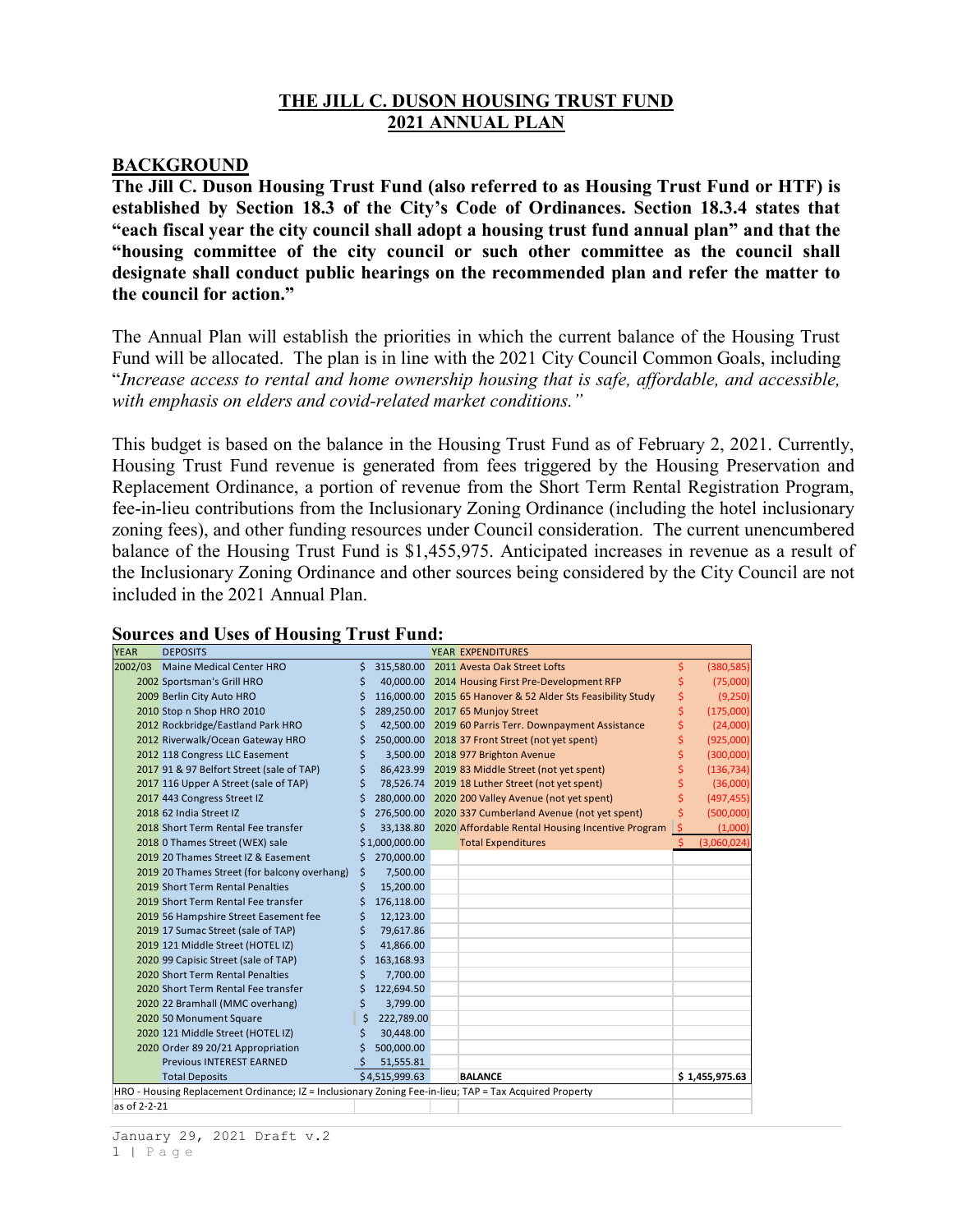City Ordinance requires that the Housing Trust Fund Annual Plan include a description of the programs to be funded, a budget for each program and identify how the funds will be distributed among very-low (at or below 50% of the area median income), low (at or below 80% of the area median income) and moderate income (at or below 120% of the area median income) households.

The Housing Trust Fund is a valuable tool that can assist the City in meeting the goal of providing increased availability in all segments of the housing market. While the City has other resources such as the HUD HOME and CDBG Programs, those funds are limited in amount and scope. The proposed Housing Program budget for FY 2021-2022 includes \$534,017 in HOME funding for affordable housing development. The HOME program restricts rental housing assistance to households at or below 60% of the area median income and home ownership assistance to households at or below 80% of the area median income. The CDBG program is restricted to households at or below 80% of the area median income; new construction of housing is not an eligible CDBG activity. City Ordinance allows the Housing Trust Fund to assist households at or below 120% of area median income.

As always, the City should act prudently when deciding to invest these funds. The Housing Trust Fund should maintain a minimum balance of \$500,000 in order to have resources to act quickly when there is an emergency, such as a need to cure a potential mortgage default that could result in loss of an affordable unit. This right to cure will be included in the affordable housing covenants that are recorded in the Cumberland County Registry of Deeds for each affordable unit.

## **FUNDING PRIORITIES**

The purpose of the Housing Trust Fund is the "…promotion, retention and creation of an adequate supply of housing, particularly affordable housing, for all economic groups and to limit the net loss of housing units in the City." and "To serve as a vehicle for addressing very low, low and median income housing needs…". In an effort to ensure that these purposes are met, the Housing Trust Fund Annual Plan may identify specific priorities that support other city goals and priorities, for example goals from the Comprehensive Plan or the City Council Common Goals.

2021 Priorities:

- Public/private partnerships that create housing units that are affordable to households earning 60% to 100% of the area median income.
- Housing development that supports the Comprehensive Plan goal for development along transit nodes and corridors.
- Encourage developers to participate in the Public Housing Authority's Family Self Sufficiency Program.

## Allocation Process

Housing Trust Funds will be distributed through a competitive application process. A Notice of Funding Availability will be issued at a minimum of an annual basis to notify potential applicants that the application is available. Applications will be reviewed by an evaluation team of City of Portland staff who will evaluate and score each application utilizing the scoring factors outlined in Attachment #1 in order to recommend the most qualified application based on the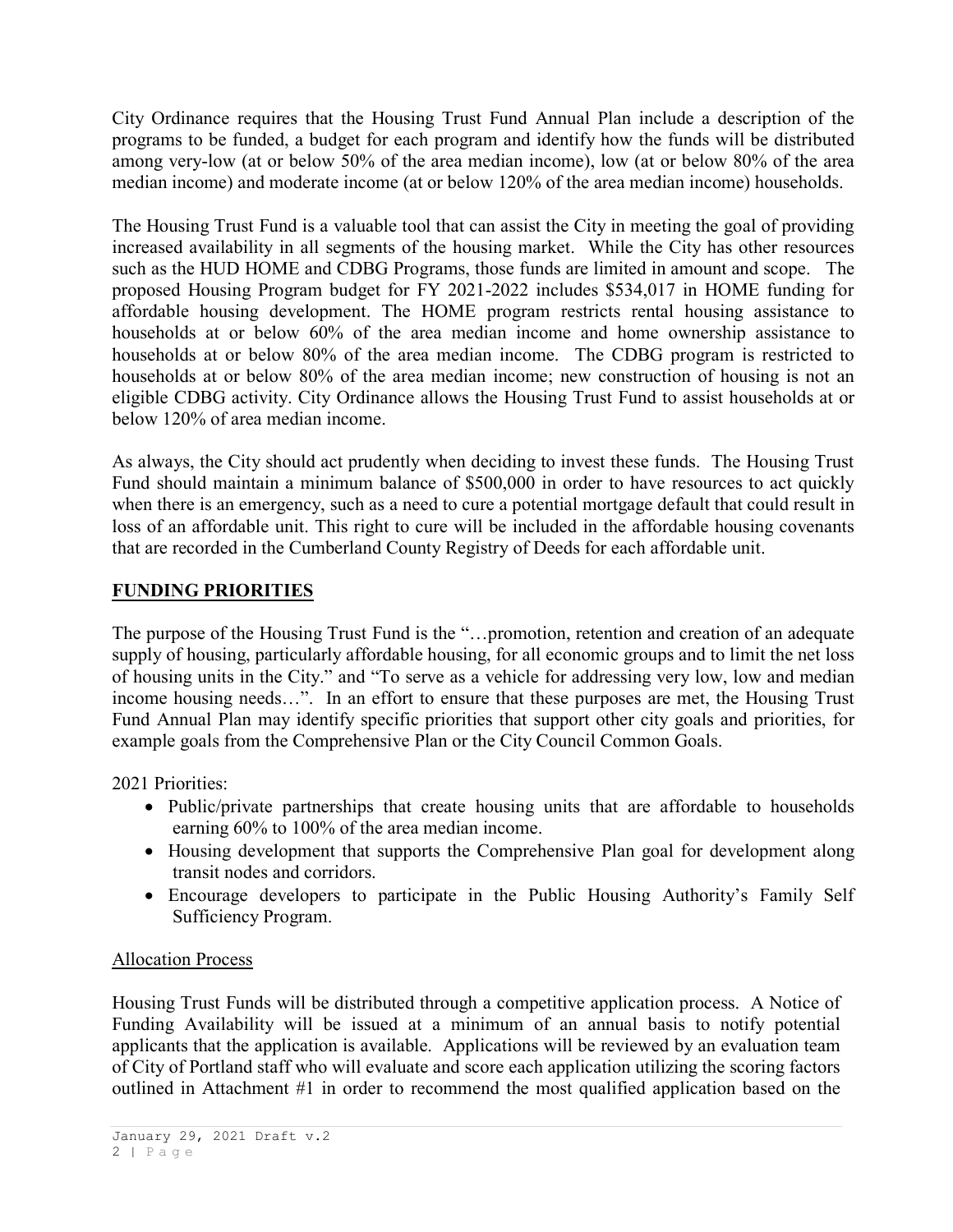information submitted. This information will also be included in the Affordable Housing Development and Tax Increment Financing Application.

Recommendations will be forwarded to the City Council's Housing and Economic Development Committee for review. Housing and Economic Development Committee recommendations will be forwarded to the City Council for final review and approval.

## Eligible Activities

Activities eligible for funding from the Housing Trust Fund are those that promote, retain, and create an adequate supply of housing, particularly affordable housing for all economic groups, and to limit the net loss of housing units in the city. Eligible activities may include: new construction, preservation/rehabilitation of existing affordable housing, adaptive reuse, acquisition, and housing first.

In this Plan, adaptive reuse is defined as creating housing in an existing building that was originally built or designed for a use other than housing.

Housing Trust Fund resources are also intended to promote the retention of affordable housing. Staff recommends that Housing Trust Fund resources be made available, if necessary, to exercise the City's right of first refusal in connection with potential foreclosure issues with affordable homeownership units. This is unlikely to occur in the near future but may come up as more workforce homeownership units are created through Portland's inclusionary zoning ordinance. The City shall have a right of first refusal if an affordable unit is forced to sell due to increased fees or has become delinquent in its payments and is in risk of foreclosure or any other legal threats to the Unit's affordability restrictions. The City shall also have the option of using City funds to support affordable units facing large special assessments that may pose a risk to the owner household's ability to maintain their unit's affordability. The City of Portland shall have the right of first refusal to purchase any affordable unit that is in jeopardy of losing its affordability restrictions due to foreclosure, delinquency of condominium fee payments, or any other cause outside of the agreed upon term of restriction. The City's Right of First Refusal is not intended to infringe upon the ability of a mortgage lender to recapture any money owed by the affordable unit owner. The intent is to ensure affordability of the unit for eligible households.

#### Financing Parameters

Housing Trust Funds should be a resource of last resort and should be focused on opportunities where other funding sources do not work or are not effective. Applicants requesting financial assistance from the Housing Trust Fund must provide document efforts made to obtain other private, federal, state or local resources for the project.

**Form of Awards**: A variety of funding mechanisms will be utilized including no-interest loans, below-market loans, forgivable loans, and grants. Type of funding will be determined after review of a number of factors including amount necessary to make the project feasible, the project type, income targeting, number of affordable units, and duration of the affordability period.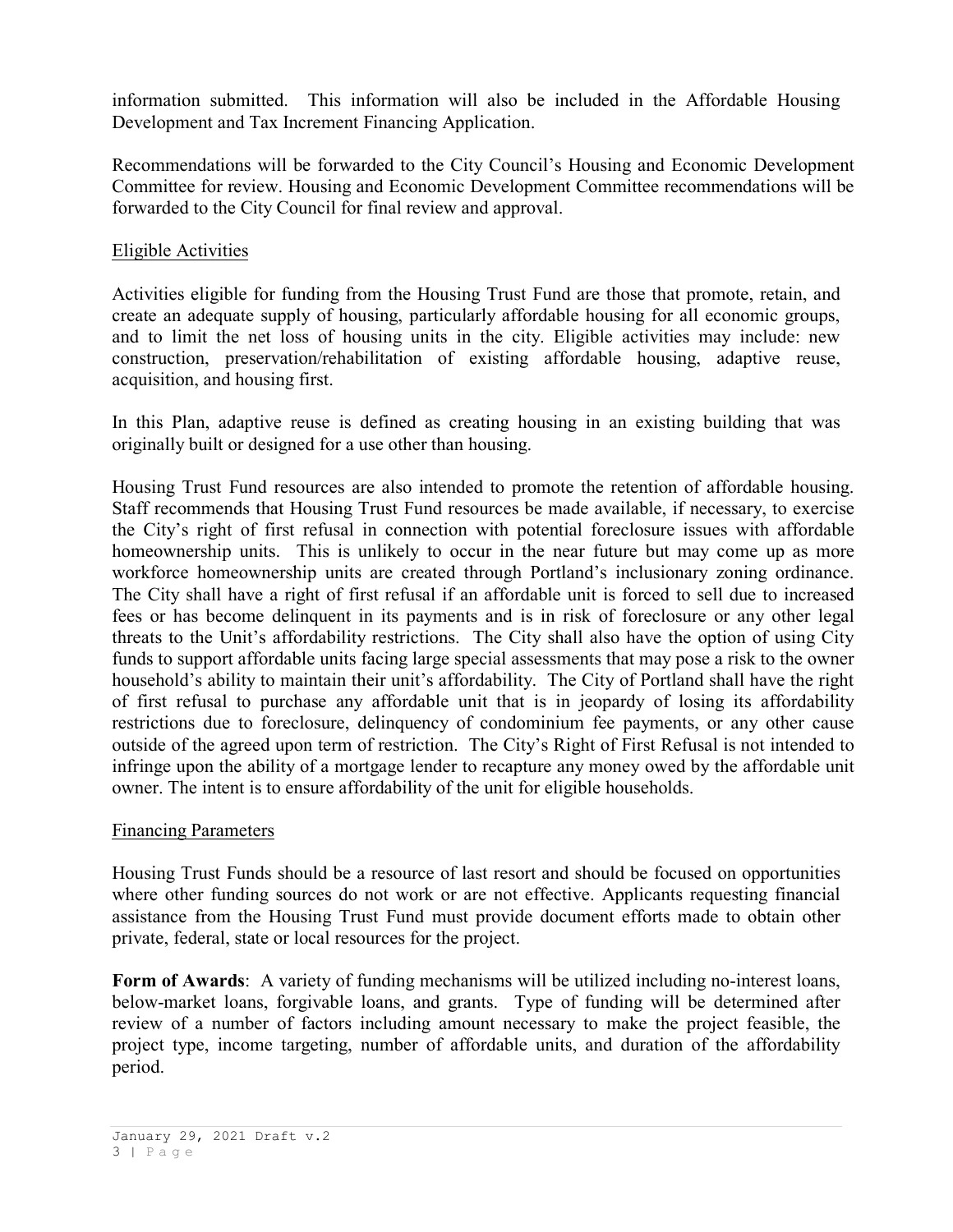**Maximum Award Amount**: Awards will be determined on a per affordable unit basis. The average City investment per unit, excluding TIF financing, is approximately \$10,000. The City contribution per unit will not exceed \$18,000. This amount may be adjusted at the discretion of the City Council, only for unusual circumstances where a larger amount is the only way a project that meets other City goals is needed. In those cases, the higher cost per unit ratio must be tied into the goals outlined in the City's Comprehensive Plan.

## Income Targeting

Housing Trust Fund resources should be focused on opportunities where other funding sources do not work or are not effective, such as projects designed to create housing affordable to households earning at or below 50% of the area median income, or projects designed to create housing affordable to households earning 60% to 100% of the area median income. Often, other funding sources, such as the Low Income Housing Tax Credit Program or the HOME Program, have restrictions or requirements that limit or prohibit the creation of housing affordable to those in the very low and moderate income ranges.

Affordable means that the percentage of income a household is charged in rent and other housing expenses, or must pay in monthly mortgage payments (including insurance and taxes), does not exceed 30% of a household's income, or other amount established in city regulations that does not vary significantly from this amount.

## Affordability Restrictions

Affordability restrictions are required. In the case of rental or cooperative units, the units must remain affordable for the life of the housing unit, which is presumed to be a minimum of thirty (30) years but may be longer. In the case of ownership housing, the units must remain affordable for the longest feasible time while maintaining an equitable balance between the interests of the owner and the interest of the City of Portland. These restriction must be documented and recorded in the Cumberland County Registry of Deeds

Sales must be made through an arms-length arrangement. No employee, agent, stockholder, officer, director, servant, or family member of the Owner or its Management Company, or its employees, agents, or servants thereof, related either by blood, marriage, or operation of law may qualify for a unit financed with Housing Trust Funds or receive any benefit related in any way to the administration or compliance with the conditions contained therein.

#### Affordable Housing Agreement

The owner of each affordable unit will be required to sign and record in the Cumberland County Registry of Deeds an Affordable Housing Agreement (AHA) with the City and to include the affordability restrictions as a covenant to the project's deed. The Affordable Housing Agreement shall be referenced directly in the property's deed unless prohibited by federal, state, or local law. In order to guarantee affordability in homeownership units, this recorded covenant will limit increases in sales price according to the calculation defined by the City as defined in the implementation regulations. It will limit the incomes of subsequent buyers to the same income limits initially applied. It will also provide a right of first refusal and other purchase rights to the City or its designee (e.g. another eligible household, or a nonprofit corporation).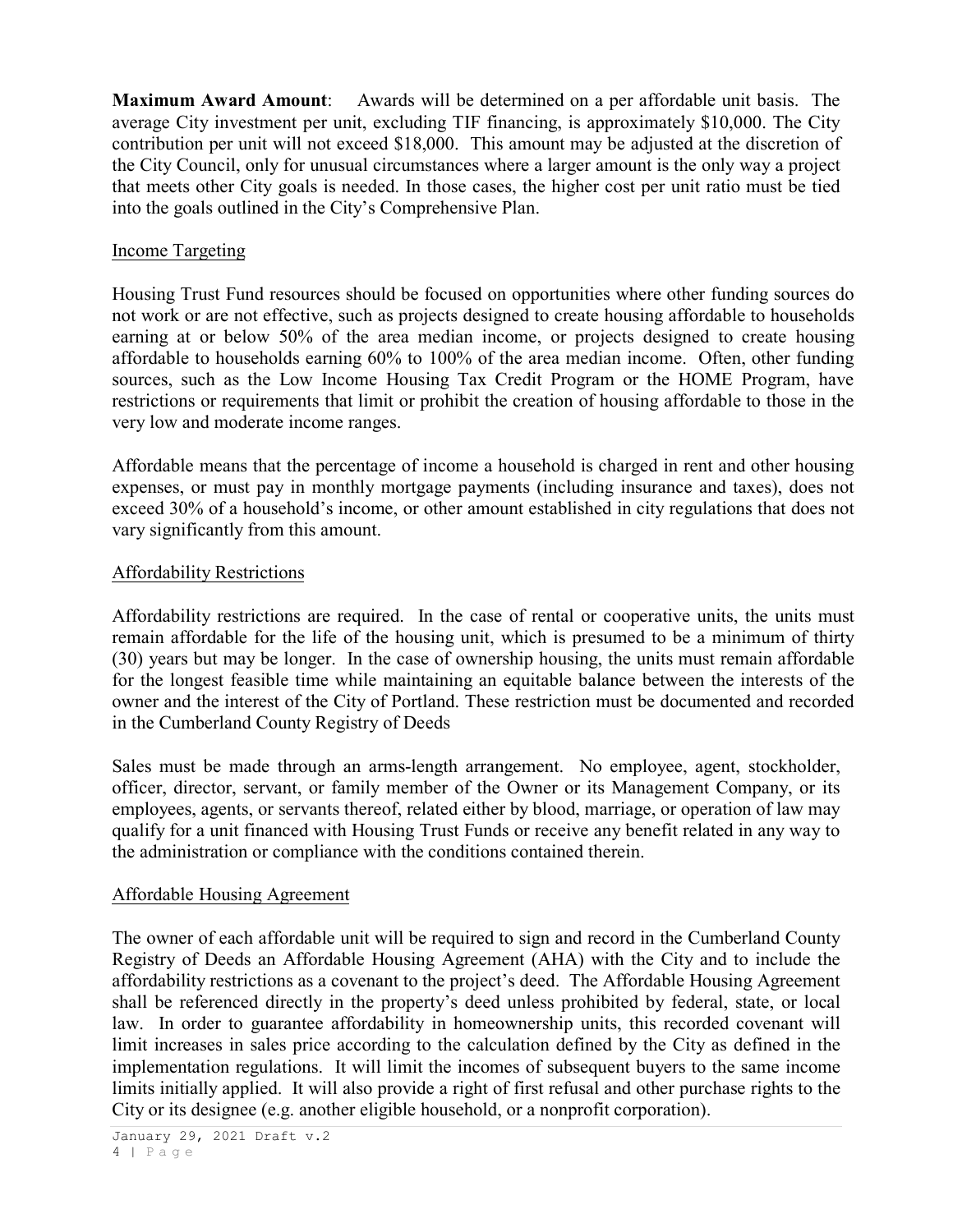## Right of First Refusal

The City of Portland shall have the right of first refusal to purchase any affordable unit that is in jeopardy of losing its affordability restrictions due to foreclosure, delinquency of condominium fee payments, or any other cause outside of the agreed upon term of restriction. The City's Right of First Refusal is not intended to infringe upon the ability of a mortgage lender to recapture any money owed by the affordable unit's owner. The intent is to ensure affordability of the unit for eligible households.

## Implementing Regulations

Regulations to further specify the details of the parameters outlined in this Annual Plan, maybe developed, including, but not limited to:

- 1. Specific methodology for income verification; and
- 2. Underwriting criteria.

*Attachments* #1 Point System for Evaluating and Scoring Applications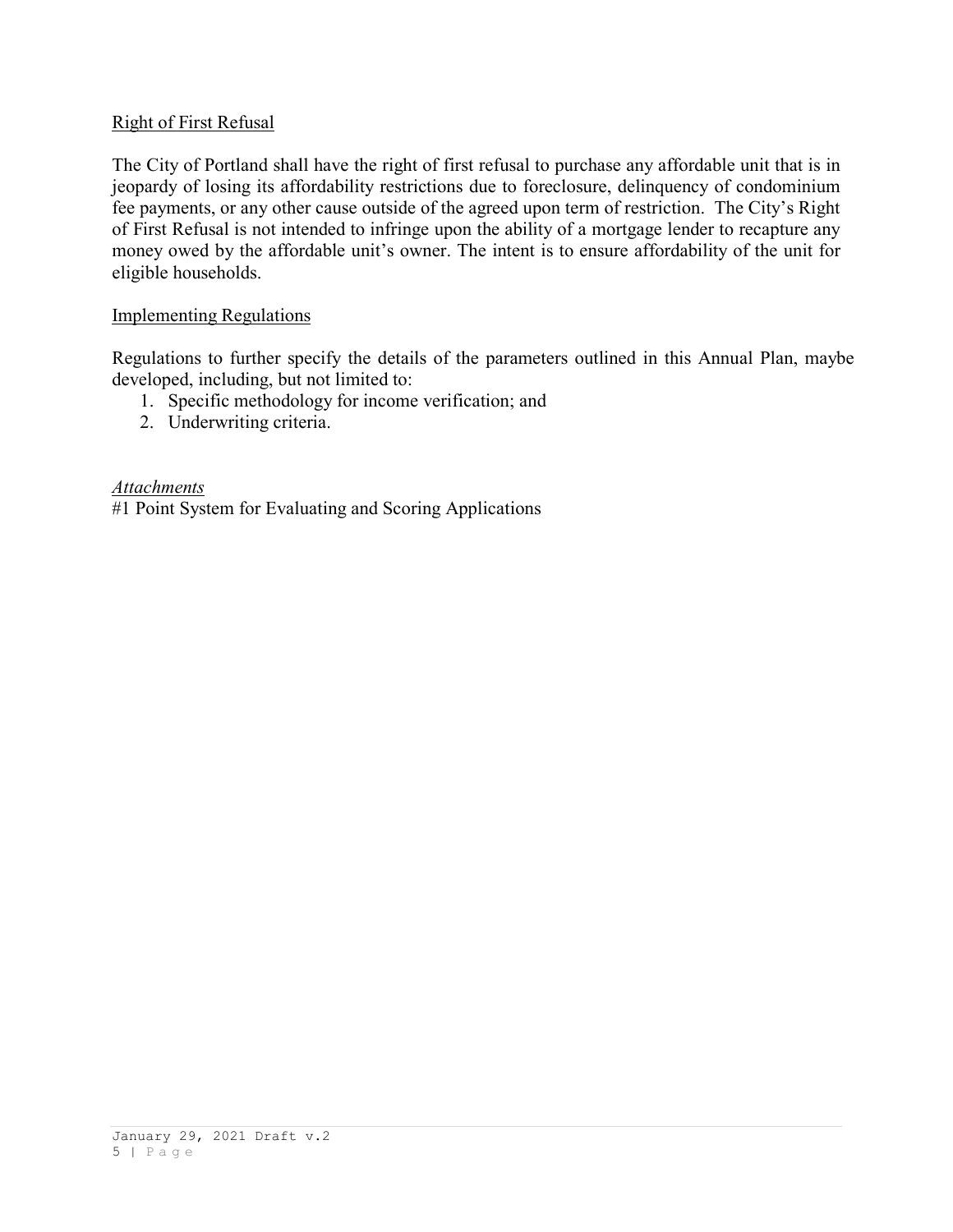## **Attachment #1**

*Point System for Evaluating and Scoring Applications (Max 100)*

## **Policy Objectives: Total 50 Points**

## **Proposed use of funds to achieve the City of Portland's goals and address demonstrated need. 26 points**

Maximum points will be awarded for those applications that:

- 1. Market Demand 4 points
	- a. 4 points high demand, meets the City's income targeting priority,
	- b. 1 point moderate demand, sufficiently meets the City's income targeting priority
	- c. 0 points does not demonstrate sufficient market demand, does not meet the City's income targeting priority
- 2. Zoning 8 points
	- a. 8 points development requires no zoning amendments or contract or conditional zone
	- b. 5 points development requires a zoning amendment which is consistent with the City Comprehensive Plan
	- c. 0 points development requires rezoning that is not consistent with the City's Comprehensive Plan
- 3. Economic diversity 6 points
	- a. 6 points creates housing options which promote economic diversity within the development **and** within in the neighborhood in which the development is located
	- b. 5 points creates housing options which promote economic diversity within the neighborhood in which the development is located
	- c. 4 points creates housing options which promote economic diversity within the development (a mixed-income development)
	- d. 0 points does not promote economic diversity
- 4. CHDO 2 points
	- a. 2 points developer and owner are both controlled by CHDO
	- b. 1 points either developer or owner are controlled by CHDO
	- c. 0 points neither developer nor owner are controlled by CHDO
- 5. City Subsidy 6 points
	- a. 6 points investment from City is  $\leq$ \$10,000/unit
	- b. 5 points investment from City is  $>$  or = \$10,000 and  $\leq$ \$12,000/unit
	- c. 4 points investment from City is  $>$  or = \$12,000 and  $\le$ \$14,000/unit
	- d. 3 points investment from City is  $>$  or = \$14,000 and <\$16,000/unit
	- e. 2 points investment from City is  $>$  or = \$16,000 and <\$18,000/unit
	- f. 0 points investment from City is  $>$  or = \$18,000/unit

## **Impact on surrounding neighborhood, including design compatibility and environmental issues. 24 points**

Maximum points will be awarded for those applications where:

- 1) Site selection- 7 points
	- i) 7 points fully appropriate for use, project supports Comprehensive Plan goal for development along transit nodes and corridors
	- ii) 5 points appropriate, some concerns
	- iii) 0 points significant concerns, project does not support Comprehensive Plan goal for development along transit nodes and corridors
- 2) Exterior Design 5 points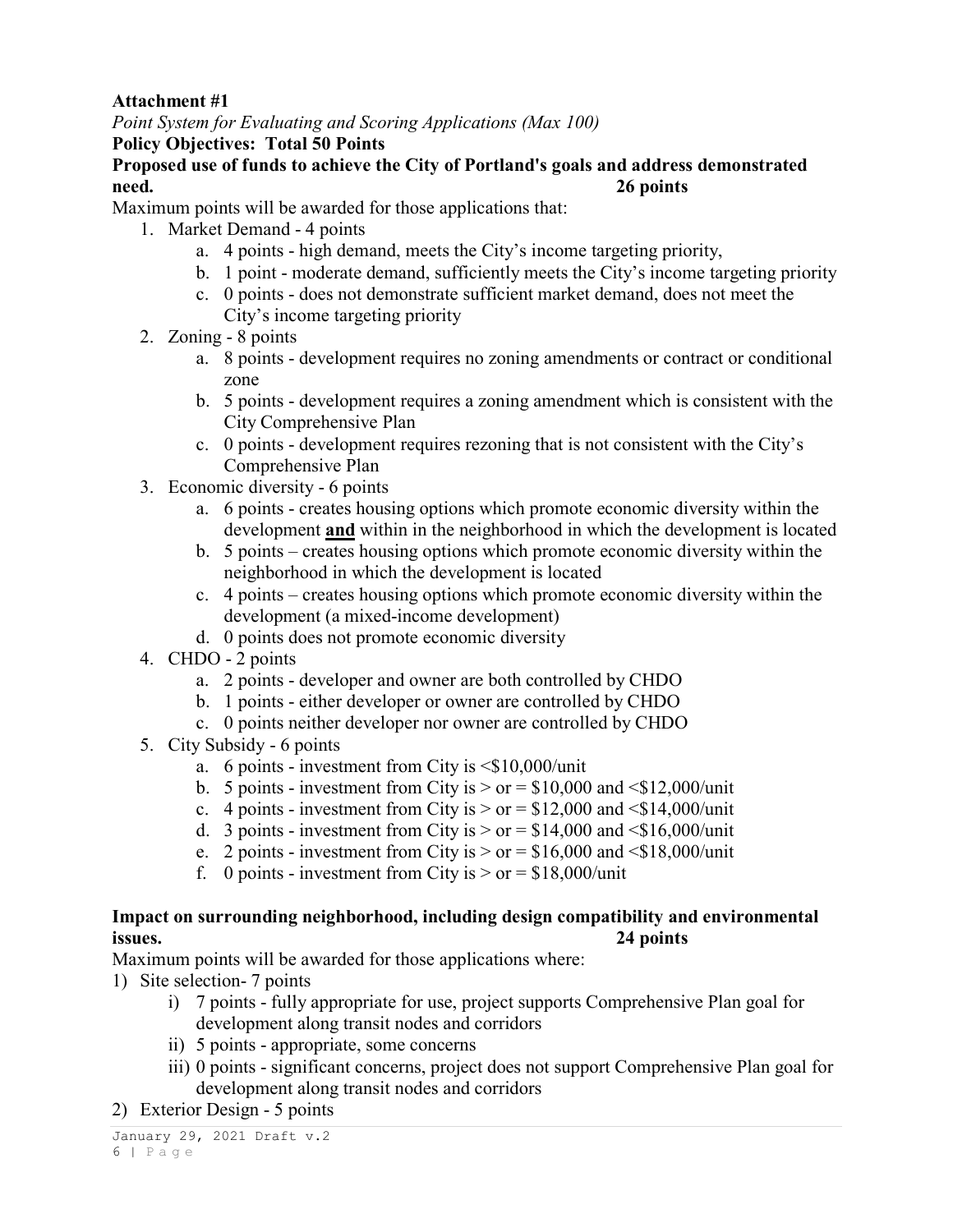- i) 5 points the design is fully consistent with neighborhood design characteristics,
- ii) 3 points the design is an adequate fit with the neighborhood design,
- iii) 0 points the design is a significant outlier
- 3) Amenities and unit design 7 points
	- i) 7 points amenities & unit design are well thought out and appropriate for residents,
	- ii) 5 points amenities  $\&$  unit design are adequate,
	- iii) 0 points amenities and unit design raise significant concerns that resident needs will not be adequately addressed
- 4) Environmental 5 points
	- i) 5 points Phase I identifies no environmental issues
	- ii) 3 points Phase I identifies an environmental issue, but a Phase II shows a feasible, economically viable resolution which is included in the budgets;
	- iii) 0 points there are significant unresolved environmental issues, or no Phase I has been received.

## **Underwriting Criteria: Total 50 Points**

## **Financial feasibility, including cost, development budget operating pro forma and the provision of secured and leverage funds. 20 points**

Maximum points will be awarded for those applications that:

- 1. Development budget  $&$  sources and uses 10 points
	- a. 10 points EVERY development budget line item for which there is a City of Portland guideline complies with that guideline AND all other line items are reasonable and customary;
	- b. 8 points ONE budget line item falls outside City guidelines or outside the standard of "reasonable & customary";
	- c. 6 points TWO budget line items item falls outside City guidelines or outside the standard of "reasonable & customary";
	- d. 0 points more than two budget items fail to meet City guidelines or fall outside "reasonable and customary"
- 2. Operating pro forma 10 points
	- a. 10 points EVERY operating pro forma line item for which there is a City of Portland guideline complies with that guideline AND all other line items are reasonable and customary;
	- b. 8 points ONE budget line item falls outside City guidelines or outside the standard of "reasonable & customary";
	- c. 6 points TWO budget line items item falls outside City guidelines or outside the standard of "reasonable & customary";
	- d. 0 points more than two budget items fail to meet City guidelines or fall outside "reasonable and customary"

# **Applicant's ability to complete project, including development team experience, capacity, project readiness and timeframe for completion. 30 points**

- Maximum points will be awarded for those applications that:
	- 1. Readiness to proceed 10 points
		- a. 10 points at least one letter of commitment or interest is included and ALL projected sources are projected at terms and conditions consistent with the City's prior experience with the funder.